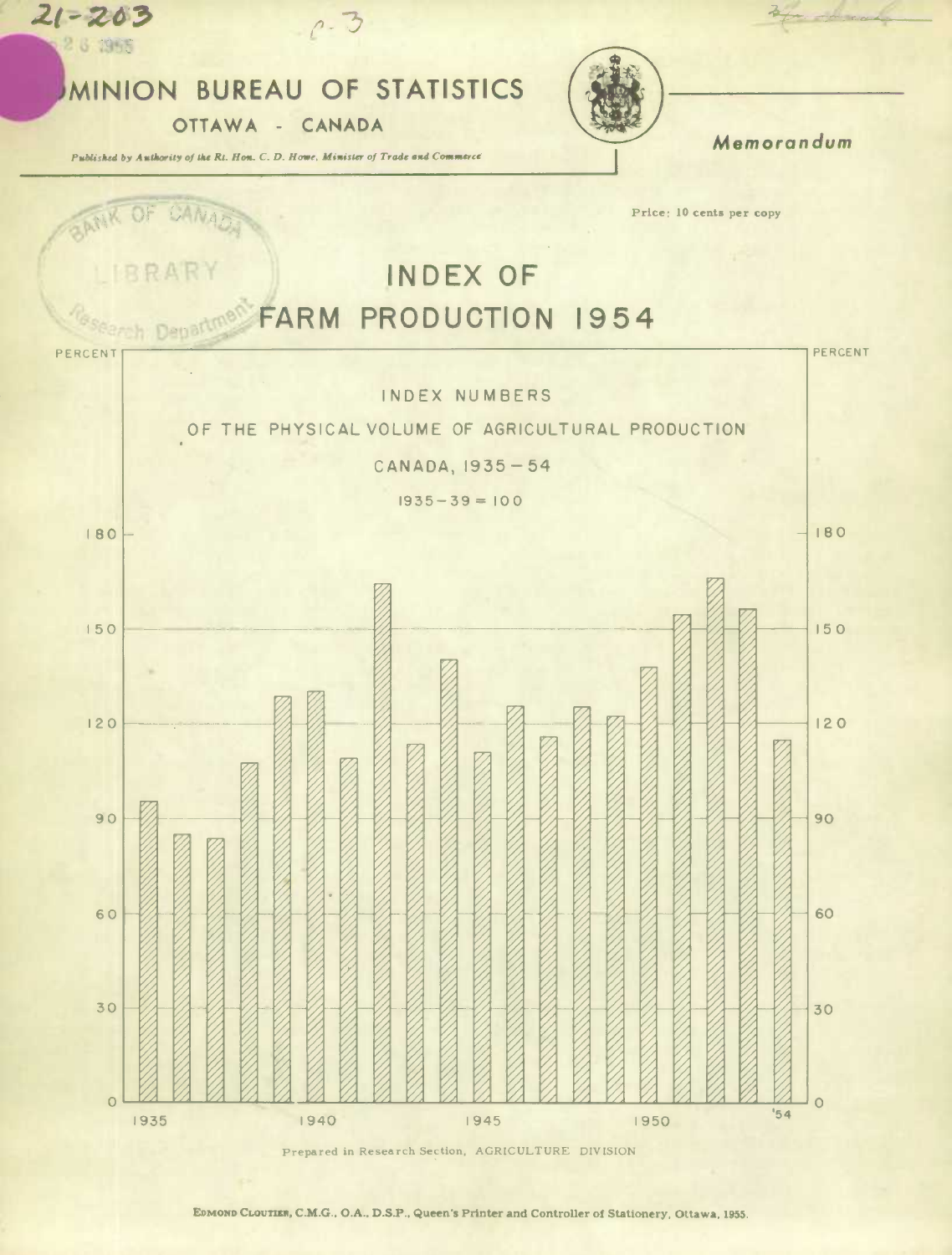## INDEX NUMBERS OF PHYSICAL VOLUME OF AGRICULTURAL PRODUCTION 1/

 $\sigma$  dist

The index of physical volume of agricultural production in Canada for 1954 is estimated at 114.3 (1935-39100). This figure compares with **the revised index** of 156.2 for 1953 and the all-time high of 166.0 established in 1952.

The drop in the index of approximately 42 points, or about 27 per cent, between 1953 and 1954 was largely attributable to the much smaller western grain crops, particularly wheat. To a lesser degree, a reduced potato crop also contributed to the decline. Offsetting these reductions in output to some extent were gains in. production recorded, for most of the remaining agricultural products, **especially live** stock, dairy products, and poultry and eggs.

On a provincial basis, declines occurred **in all provinees** except Prince Edward Island and Nova Scotia. The most significant reduction in over-all production occurred in the Prairie Provinces almost entirely as a result of the substantially smaller grain crops in 1954 as compared with 1953. A smaller output of potatoes and grains accounted for lesser declines In Quebec, Ontario and British Columbia. A reduced potato crop more than offset Increased production of other commodities In New Brunswick. On the other hand, the smaller crops of potatoes in Prince Edward Island and Nova Scotia were more than counterbalanced by increased outputs of live stock, dairy products, and poultry and eggs in the former province and by dairy products, and poultry and eggs in the latter.

In constructing the index, no consideration **is** normally given to changes occurring in the quality of production from year to year; it Is generally assumed that the influence of this factor is negligible. However, when extremely low quality is associated with an item as important to the index as the western wheat crop, it is felt that its effect on the index merits some consideration. Consequently, when adverse weather conditions in 1950, wet weather and frost in 1951, and **the worst rust epidemic on record plus uzifavourable weather conditions in 1954 significantly reduced the quality**  of the wheat crop in those years, some attempt was made to measure the extent to which quality considerations would reduce the Index. Although available data did not permit a thorough study, there is evidence to indicate that these considerations would reduce the index for Canada in 1950 by about 3 points. Provincially the reductions would be nil for Manitoba, nearly 13 points for Saskatchewan and about *2* points for Alberta. For 1951 the downward adjustments would be of the order of 3.5 points for Canada, 2 for Manitoba, 8.5 for Saskatchewan, and about 8.5 for Alberta. For 1954 the downward adjustments would be approximately 3 points for Canada, about 3 points for Manitoba, 8.5 points for Saskatchewan, and nearly 5 points for Alberta. It should be emphasized that these adjustments have not been made to the published indexes; they are merely presented here as a guide to those who wish to make adjustments for the quality factor.

In construction of the Index, provision was made to avoid the double-counting of farm production. Within a province, such double-counting could occur when feed grains, credited to field crop production, are fed to live stock and appear later as live stock and live-stock products. **Interprovincially,** this duplication could occur when feed grains produced in one province are fed in another and when feeder cattle raised in one section of the country are shipped to another for finishing.

The base period used was the five-year period 1935 to 1939. This base was chosen in order that the index of physical volume of agricultural production would be directly comparable with the other Bureau indexes which are constructed on the same base. The formula used was the fixed base weighted aggregative. The commodities included in the index are the major items of agricultural production which are sold through commercial channels (er. interfarm transfers) and */* or consumed in farm homes. Omitted for the most part, are commodities which are used almost entirely as feed for live stock and those relatively insignificant products for which there **'is** little reliable information regarding production and prices.

1/ Excludes Newfoundland.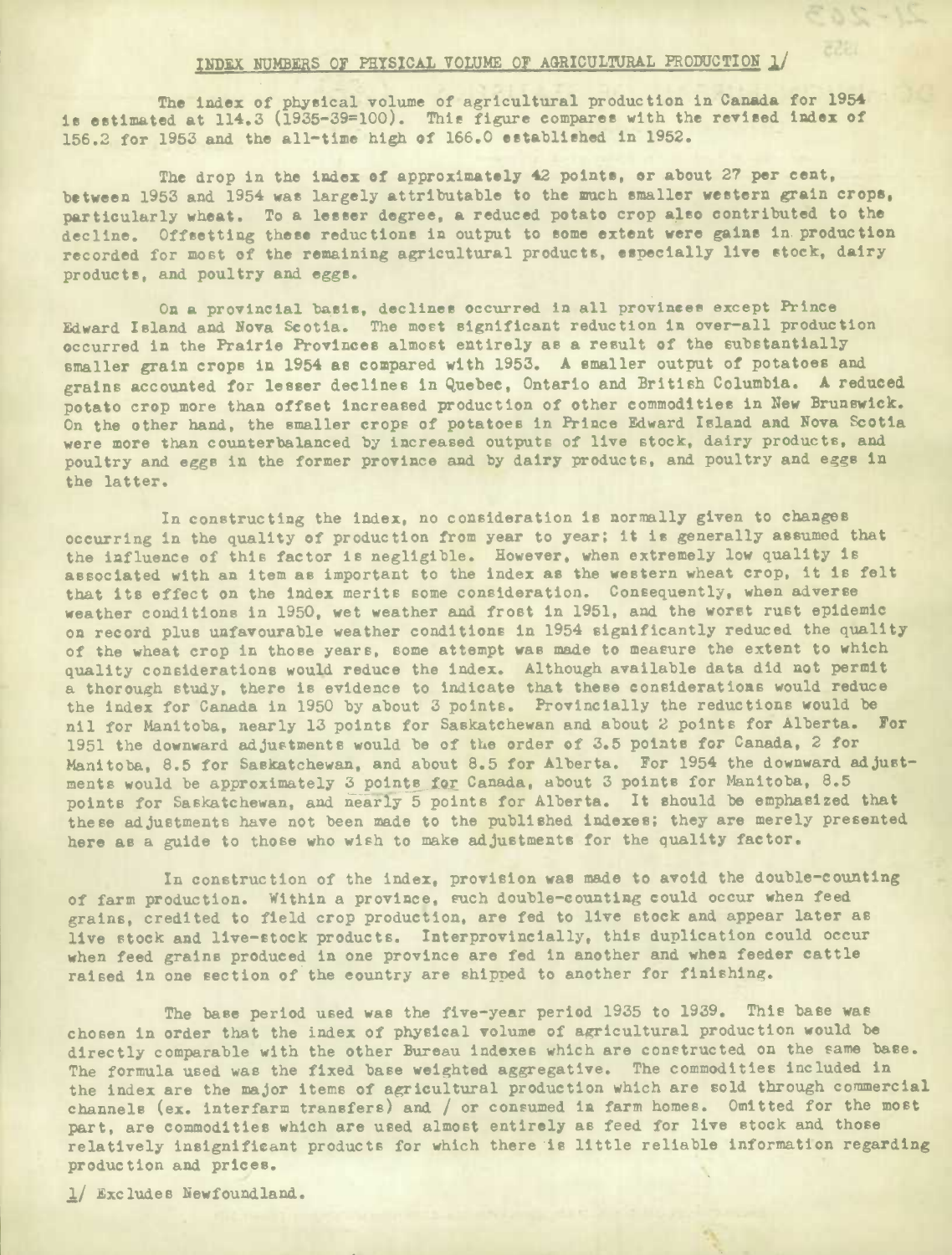INDEX NUMBERS OF PHYSICAL VOLUME OF AGRICULTURAL PRODUCTION - CANADA 1/ BY PROVINCES 1935-1954  $(1935 - 39 = 100)$ 

|      | P.E.I. | N.S.  | N.B.  | Que.  | Ont.   | Man.  | Sask. | Alta.     | B.C.  | <b>CANADA</b>  |
|------|--------|-------|-------|-------|--------|-------|-------|-----------|-------|----------------|
| 1935 | 90.5   | 99.2  | 93.7  | 93.6  | , 98.7 | 77.2  | 106.9 | 87.3      | 91.2  | 95.2           |
| 1936 | 102.2  | 98.2  | 105.1 | 99.3  | 90.2   | 66.8  | 83.9  | 71.0      | 94.8  | 85.1           |
| 1937 | 99.6   | 104.4 | 105.5 | 97.6  | 102.1  | 115.0 | 31.1  | 81.1      | 101.1 | 83.7           |
| 1938 | 102.1  | 100.5 | 94.5  | 97.6  | 101.1  | 113.8 | 103.1 | 129.1     | 102.5 | 107.4          |
| 1939 | 105.6  | 97.7  | 101.1 | 111.9 | 108.0  | 127.2 | 175.0 | 131.5     | 110.4 | 128.7          |
| 1940 | 103.9  | 90.2  | 108.2 | 111.8 | 103.8  | 134.9 | 165.2 | 151.9     | 115.5 | 130.1          |
| 1941 | 90.6   | 91.3  | 101.9 | 108.2 | 107.9  | 133.9 | 110.1 | 100.9     | 113.4 | 109.1          |
| 1942 | 121.9  | 88.5  | 104.0 | 121.7 | 125.0  | 174.2 | 247.8 | 184.2     | 99.9  | 164.2          |
| 1943 | 102.7  | 89.6  | 133.2 | 112.3 | 89.4   | 152.2 | 138.1 | 104.6     | 114.7 | 113.7          |
| 1944 | 119.2  | 107.3 | 136.8 | 131.1 | 114.0  | 145.1 | 196.4 | 125.1     | 140.0 | 140.4          |
| 1945 | 121.3  | 80.7  | 106.7 | 100.7 | 107.6  | 116.8 | 129.3 | 97.6      | 131.1 | 110.9          |
| 1946 | 123.6  | 100.3 | 119.6 | 112.2 | 117.6  | 139.1 | 138.7 | 122.7     | 151.9 | 125.6          |
| 1947 | 128.9  | 86.7  | 119.0 | 102.6 | 107.7  | 122.1 | 128.2 | 115.8     | 146.4 | 116.0          |
| 1948 | 133.3  | 91.8  | 124.3 | 121.6 | 119.0  | 143.8 | 131.8 | 118.5     | 143.7 | 125.1          |
| 1949 | 158.8  | 105.1 | 145.8 | 126.4 | 124.9  | 125.7 | 128.1 | 98.1      | 148.7 | 122.3          |
| 1950 | 148.2  | 105.2 | 140.2 | 136.3 | 128.1  | 137.8 | 168.3 | 121.8     | 134.2 | 137.82/2.0134. |
| 1951 | 119.5  | 87.7  | 110.4 | 139.0 | 128.6  | 146.4 | 218.1 | 157.1     | 126.9 | 154.72/2.5     |
| 1952 | 142.3  | 80.6  | 109.4 | 124.7 | 119.6  | 162.5 | 267.4 | 174.8     | 133.3 | 166.0          |
| 1953 | 142.8  | 80.6  | 121.6 | 132.9 | 129.5  | 132.1 | 230.2 | $157.5$ . | 137.6 | 156.2          |
| 1954 | 144.6  | 86.0  | 114.4 | 127.9 | 128.0  | 101.9 | 94.7  | 108.9     | 137.2 | 114.32/38113   |

 $\frac{1}{2}$  Excludes Newfoundland.  $\frac{2}{5604}$  See opposite page, paragraph 4. 5504-503-124

I.-